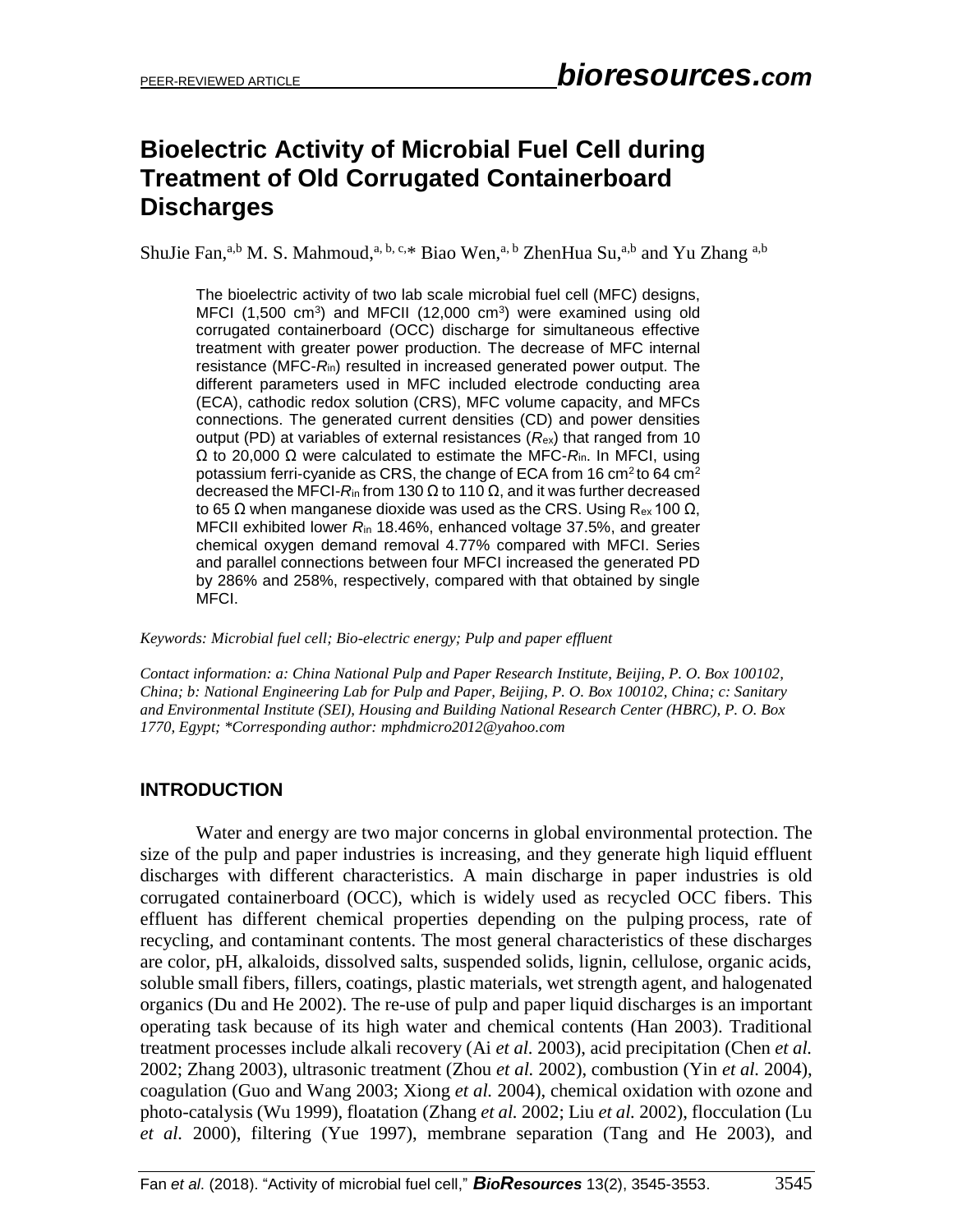electrochemical separation (Wang and Wang 2000; Jian and Wang 2002). Most of these techniques are either expensive or insufficient for organic elimination to match with environmental pollution control.

Aerobic or anaerobic biological treatment is an effective way for organic consumption needed for microbial survival and proliferation. The anaerobic biological techniques include: up-flow anaerobic sludge blanket (UASB), anaerobic filter bed method, anaerobic moving bed method, anaerobic expanded bed method, anaerobic rotating disc method, and anaerobic microbial fuel cell method [\(Bal](https://www.ncbi.nlm.nih.gov/pubmed/?term=Bal%20AS%5BAuthor%5D&cauthor=true&cauthor_uid=12397675) and [Dhagat](https://www.ncbi.nlm.nih.gov/pubmed/?term=Dhagat%20NN%5BAuthor%5D&cauthor=true&cauthor_uid=12397675) 2001). Microbial fuel cell (MFC) treatment technology is advantageous for its environmental friendliness, economic return, and organic disposal especially for high organic loads discharges (Li and Li 2001).

The use of MFC for generating power density (PD) and achieving high organic removal rate from OCC discharges represent a new perspective technique in advanced research areas. Optimizations of MFC, which is required to magnify power output, include continuous development of biochemical reactions (Qiao *et al.* 2004; Ahmad *et al.* 2013). The biochemical oxidation and reduction reactions are described as follows.

$$
C_6 H_{12} O_6 + 6 H_2 O \rightarrow 6 CO_2 + 24 H^+ + 24 e^-
$$
 General anodic reaction  
\n $6O_2 + 24 H^+ + 24 e^- \rightarrow 12 H_2 O$  General cathodic reaction

Oxygen, ferric cyanide, and manganese dioxide are the most common cathodic redox solutions (CRS) in the cathode cell part and are characterized by their effective reduction reactions. Oxygen has limited activity due to low solubility, so the uses of ferric cyanide and manganese dioxide have better activities as of their independency on the solubility (Rhoads *et al.* 2005). Cathodic reactions are described as follows.

| $0_2 + 4H^+ + 4e^- \rightarrow 2H_2O$                                                       | Oxygen as CRS            |
|---------------------------------------------------------------------------------------------|--------------------------|
| $[Fe(CN)6]-3 + e^- \rightarrow [Fe(CN)6]-4$                                                 | Ferric cyanide as CRS    |
| $MnO_2 + H_2O_2 + 2H^+ \rightarrow Mn^{+2} + 2H_2O + O_2$ Manganese dioxide as CRS          |                          |
| $Mn^{+2}$ + 2 H <sub>2</sub> O <sub>2</sub> $\leftrightarrow Mn(OH)_{2}$ + 2 H <sup>+</sup> | Manganese dioxide as CRS |
| $Mn(OH)_{2} + H_{2}O_{2} \rightarrow MnO_{2} + 2 H_{2}O$                                    | Manganese dioxide as CRS |
| $MnO_2 + 4H^+ + 2e^- \rightarrow Mn^{+2} + 2H_2O$                                           | Manganese dioxide as CRS |

MFC can produce greater power output by modifying factors that can generate and receive high electron numbers leading to lower MFC-*R*in (Logan 2004). The challenge is to study the bio-electrochemical behavior of MFC through definite key factors attributed to enhance performance by decreasing the MFC-*R*in. OCC discharge was used as the anodic organic substrate. By using an  $R_{\text{ex}}$  ranging from 10  $\Omega$  to 20,000  $\Omega$  in two MFCs lab-scale batch models, MFCI (1500 cm<sup>3</sup>) and MFCII (12000 cm<sup>3</sup>), the MFC- $R_{\text{in}}$  was calculated. The key variable parameters were the electrode conducting area (ECA), cathodic redox solutions (CRS), and MFC volume capacity. This study also focused on the increase of power generation efficiencies through four MFCI connections in both series and parallel states. This study also estimated the organic consumption efficiencies in both studied MFC models.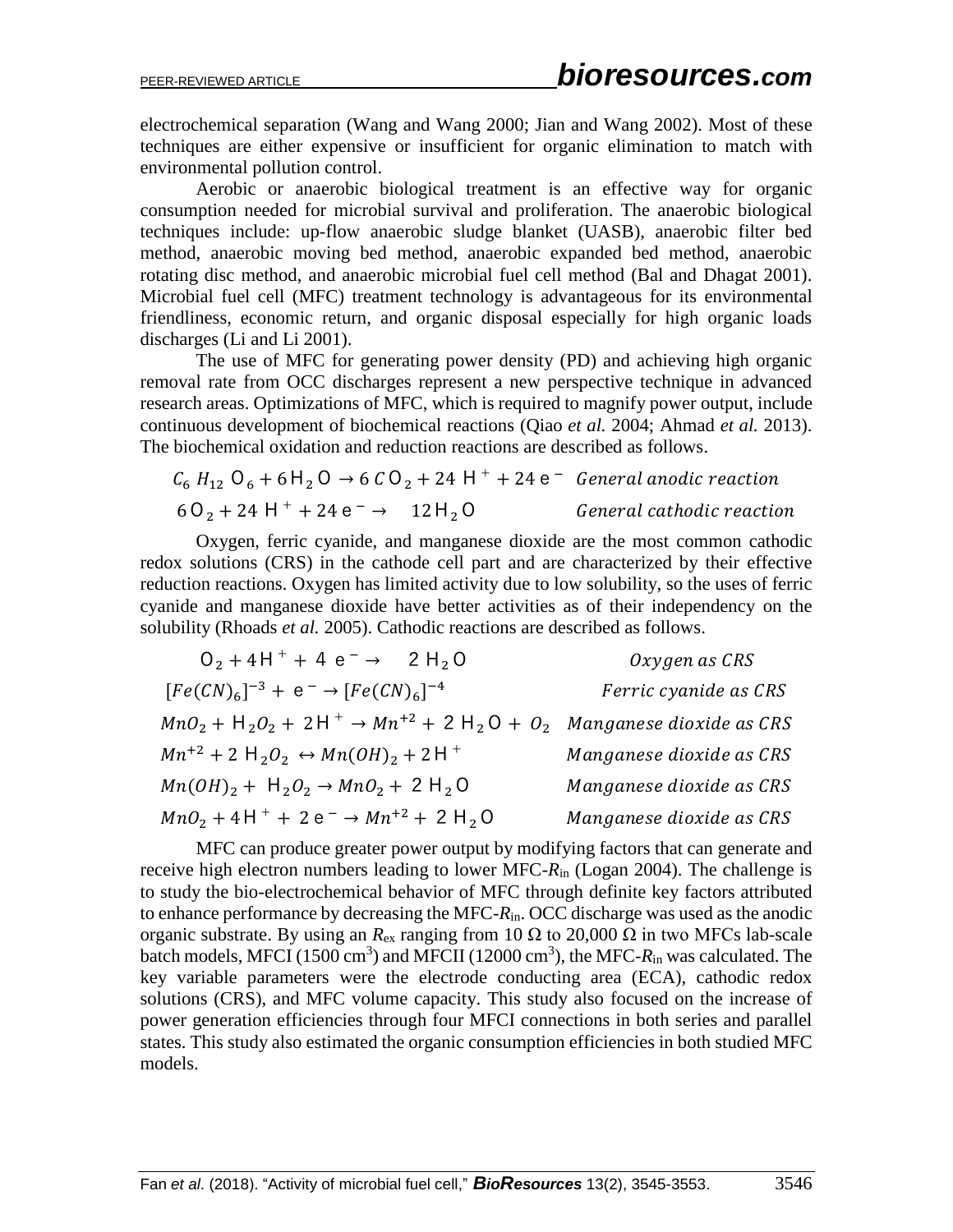#### **EXPERIMENTAL**

#### **Analytical Equipment**

A 5B-6 spectrophotometer was used for rapid determination of chemical oxygen demand (COD) at a *λ* value of 610 nm (Lian-hua Technology Ltd., Lanzhou, China). A computer multi-function voltage digital data acquisition collector card was used for online measurements of the MFC voltages (MPS-010602, Qichuang Mofei Electronic Technology Co., Ltd., Beijing, China).

#### **Anaerobic Biofilm and OCC Collection**

Anaerobic microbial biofilm samples were collected from an anaerobic reactor (Sun Paper Ltd., Shandong, China). Anaerobic biofilm was activated using basic nutrient media, including 5 g/L of glucose, 5 g/L of peptone, 1.5 g/L of beef extract, 1.5 g/L of yeast extract, and 100 g/L of granular activated carbon (GAC) (Mahmoud *et al.* 2018). This was incubated at 30 °C for 90 d under anaerobic conditions. Samples of OCC effluents were collected from Sun Paper Ltd. (Shandong, China), analyzed within 8 h, and stored at 4 °C for use. The physio-chemical analysis of both biofilm and OCC effluent are listed in Table 1.

| Item             | OCC    | <b>Biofilm</b> | Item              | OCC  | <b>Biofilm</b> |
|------------------|--------|----------------|-------------------|------|----------------|
| Color            | Yellow | <b>Black</b>   | Alkalinity (mg/L) | 1300 | 105            |
| pН               | 6.9    | 6.1            | $COD$ (mg/L)      | 6000 | 69700          |
| Temperature (°C) | 20     | 28             | $BOD$ (mg/L)      | 2400 | 41300          |
| TSS (mg/L)       | 2841   | 45770          | TDS (mg/L)        | 5690 | 420            |

**Table 1.** Physico-Chemical Analysis for Biofilm and OCC Samples

### **MFC Operation Setup**

Two methyl methacrylate MFC lab-scale designs, MFCI  $(1500 \text{ cm}^3)$  and MFCII  $(12000 \text{ cm}^3)$ , were used. Each one consists of two cell-parts separated by a cationic exchanger membrane. Variable external resistances ( $R_{ex}$ ) that ranged from 10  $\Omega$  to 20,000  $\Omega$  were used for each MFC operation study. Carbon cloth was used as a conducting electrode. In the cathode cell-part, two cathodic redox solutions were used: 50 mmol/L of  $K_3[Fe(CN)_6] - K_2HPO_4$  and 0.2% manganese dioxide dissolved in sulfuric acid and hydrogen peroxide (30 %). In the anode cell-part, the pH was adjustment to a pH of 6.0 to 6.5 and the anaerobic biofilm was added to the OCC effluent by ratio 1:3 with mixed liquor suspended solids (MLSS) concentration of around 5000 mg/L (Mahmoud *et al.* 2018). The MFCs anaerobic conditions were controlled by supplying an adequate nitrogen gas capacity of 0.5 L/min. Online assessments of various parameters such as the obtained voltages, pH, DO, MLSS, TSS, COD, and BOD were monitored regularly under different hydraulic retention times (HRT).

### **Analytical Methods**

All MFCs tests measurements were analyzed in triplicate according to the procedures described in the standard method (APHA 2005). The removal percentage was calculated as follows,

$$
Removal (%) = 100 \times \frac{c_0 - c_e}{c_0} \tag{1}
$$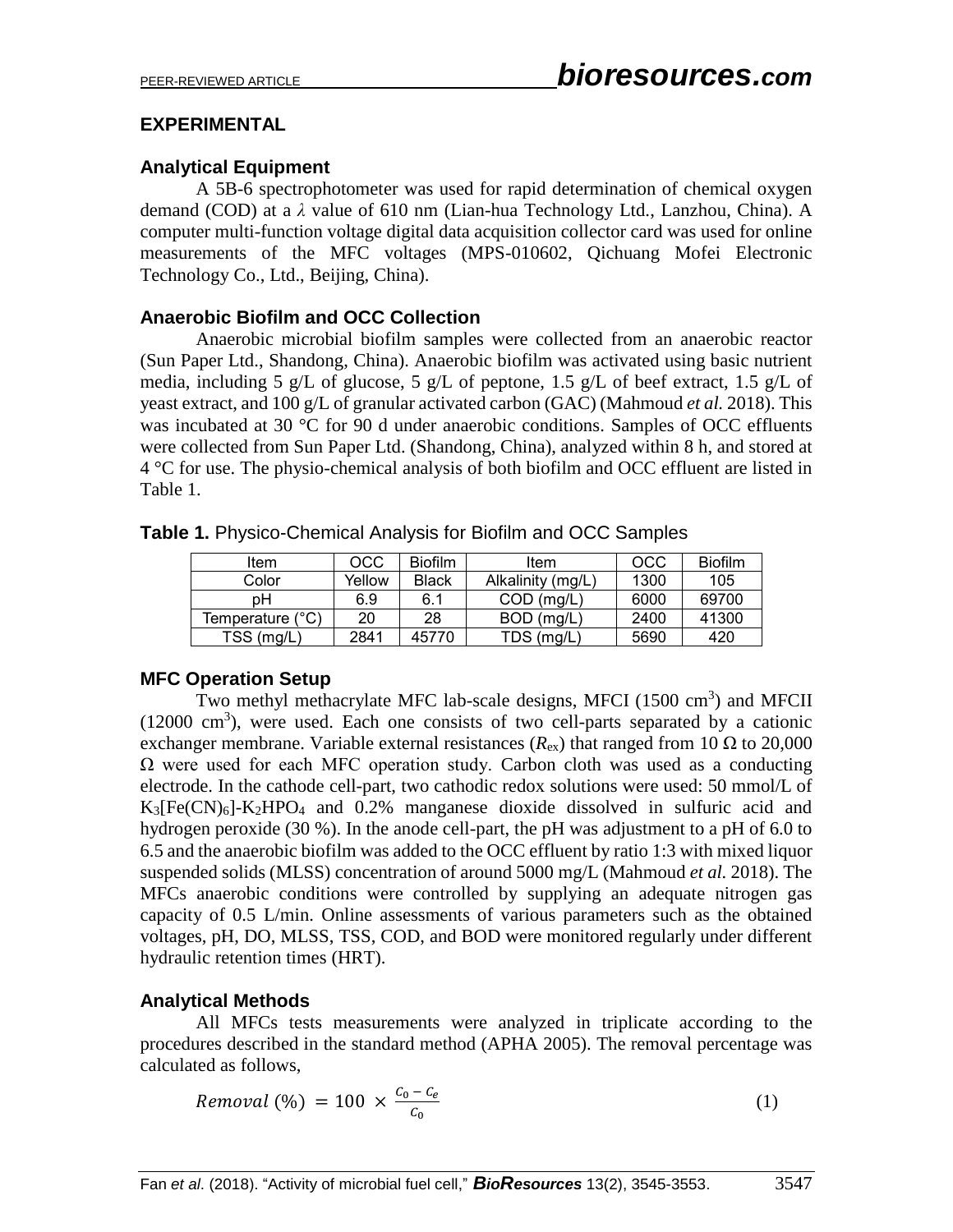where  $C_0$  and  $C_e$  are initial and final concentrations (mg/L), respectively.

The power density (W. m<sup>-2</sup>), current density (A. m<sup>-2</sup>), and MFC resistance ( $\Omega$ ) were calculated by Eqs. 2, 3, and 4, respectively,

$$
Power density = \frac{U^2}{A \cdot R} \tag{2}
$$

$$
Current density = \frac{U}{A \cdot R} \tag{3}
$$

$$
R = \frac{U}{A \cdot Current\ density} \tag{4}
$$

where *U* is the voltage output (V), *R* is the total resistance ( $\Omega$ ) used, and *A* is the electrode area  $(m<sup>2</sup>)$ .

Each MFC-*R*in was achieved by plotting the current density against power density at different external resistances ( $R_{\rm ex}$ ) that ranged from 10 Ω to 20,000 Ω.

#### **RESULTS AND DISCUSSION**

Microbial fuel cell technology can be an affordable, reliable, clean source of energy and alternatives to waste disposal. To achieve high organic elimination and supplementary power generation, two MFCs lab scale designs, MFCI  $(1500 \text{ cm}^3)$  and MFCII  $(12000 \text{ cm}^3)$ , were operated by feeding of enriched anaerobic microbial biomass with GAC and OCC effluent in the anode cell-part. The role of GAC is to increase electron transfer mechanism (Mahmoud *et al*. 2018). As the MFC generated power output depends on different induced reactions, this study focused on the change of the electrode conducting area (ECA), cathodic redox solutions (CRS), MFC volume capacity, and MFCs connections in both series and parallel states.

Electrode conducting area (ECA) is one of the most important reasons for electron transfer mechanisms in both MFC cell-parts that affect the MFC-*R*in. In MFCI lab design, MFCIa and MFCIb potassium ferri-cyanide were used as a CRS with ECA of 16 cm<sup>2</sup> and 64 cm<sup>2</sup>, respectively. Results showed that there was an increase in the voltage output and a decrease in the *R*in due to the increase of the electron transfer mechanisms. The achieved MFCIa-*R*in was 130Ω, while the MFCIb-*R*in was 110Ω. By using *R*ex 100Ω, results represented a significant increase in the obtained voltage from 0.185 V to 0.361 V, while a decrease in the generated power density was observed from 214.85 mW.m<sup>-2</sup> to 203.84 mW.m<sup>-2</sup> for both MFCIa and MFCIb, respectively, as drawn in Fig. 1. The increase of the obtained voltage resulted from the decrease of MFC-Rin, while the decrease of PD was due to increase of the electrode surface area (Shima 2017).

The cathode redox solutions (CRS) are of great importance in MFC power generation in which reduction reaction and attraction of electrons takes place. In MFCI lab design, MFCIc manganese dioxide was used as CRS with ECA of 64 cm<sup>2</sup>. Results showed increase in power output and decrease of *R*in. The achieved MFCIc-*R*in was 65 Ω. By using 100 Ω  $R_{\text{ex}}$ , the obtained voltage was 0.480 V, the generated PD was 360.73 mW.m<sup>-2</sup>, and the obtained CD was  $0.751$  A.m<sup>-2</sup>, as shown in Fig. 2. This could be explained by high activity of electrons attracting and the high protons reducing activity (Rhoads *et al.* 2005; Li *et al.* 2010; Passos *et al.* 2016; Mahmoud *et al.* 2018).

To study the effect of MFC volume capacity on the MFC power output, MFC-*R*in and organic removal at different hydraulic retention time (HRT), scale-up process takes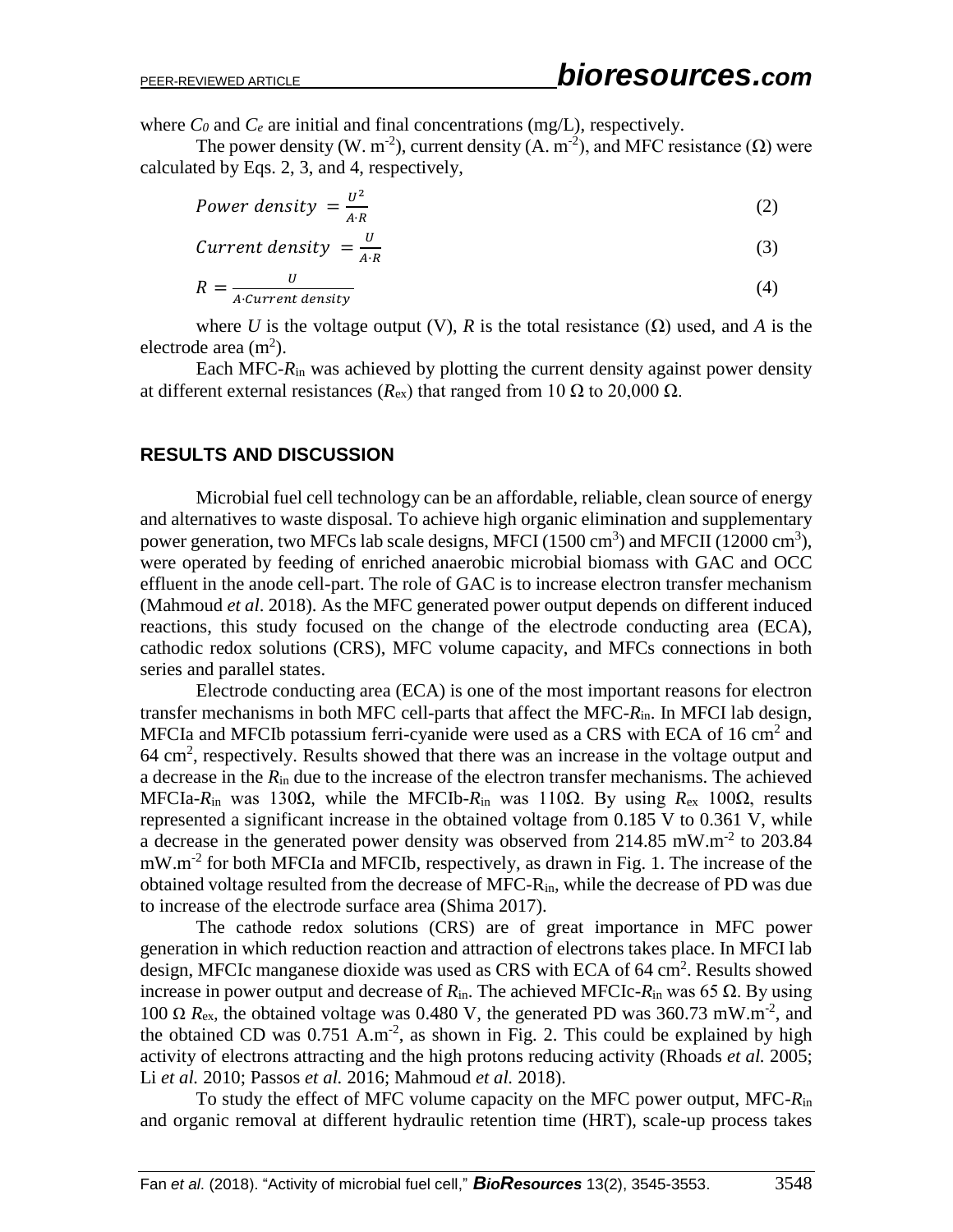place. In the MFCII lab design, manganese dioxide was used as CRS with ECA of 256 cm<sup>2</sup>. Results showed significant increase in both current output and organic removal by increasing the MFC volume capacity, as drawn in Fig. 2. The MFCII- $R_{\text{in}}$  was 53 Ω. By using  $R_{\text{ex}}$  100  $\Omega$ , the obtained voltage was 0.660 V, the generated PD was 169.99 mW.m<sup>-2</sup>, and the obtained CD was  $0.258$  A.m<sup>-2</sup>. The decreases of both PD and CD by increasing MFC volume capacity are due to the reverse correlation with the electrode area (Passos *et al.* 2016; Mahmoud *et al.* 2018).



**Fig. 1.** Power output of MFCIa and MFCIb



**Fig. 2.** Power output of MFCIc and MFCII

For organic waste removal represented in the OCC chemical oxygen demand (COD) removal, it was noticed that the MFC consuming efficiency had proportional correlation with MFCs scale-up in both operational retention time and removal percentages. The results showed that the consumption of COD reached 88% and 92.2%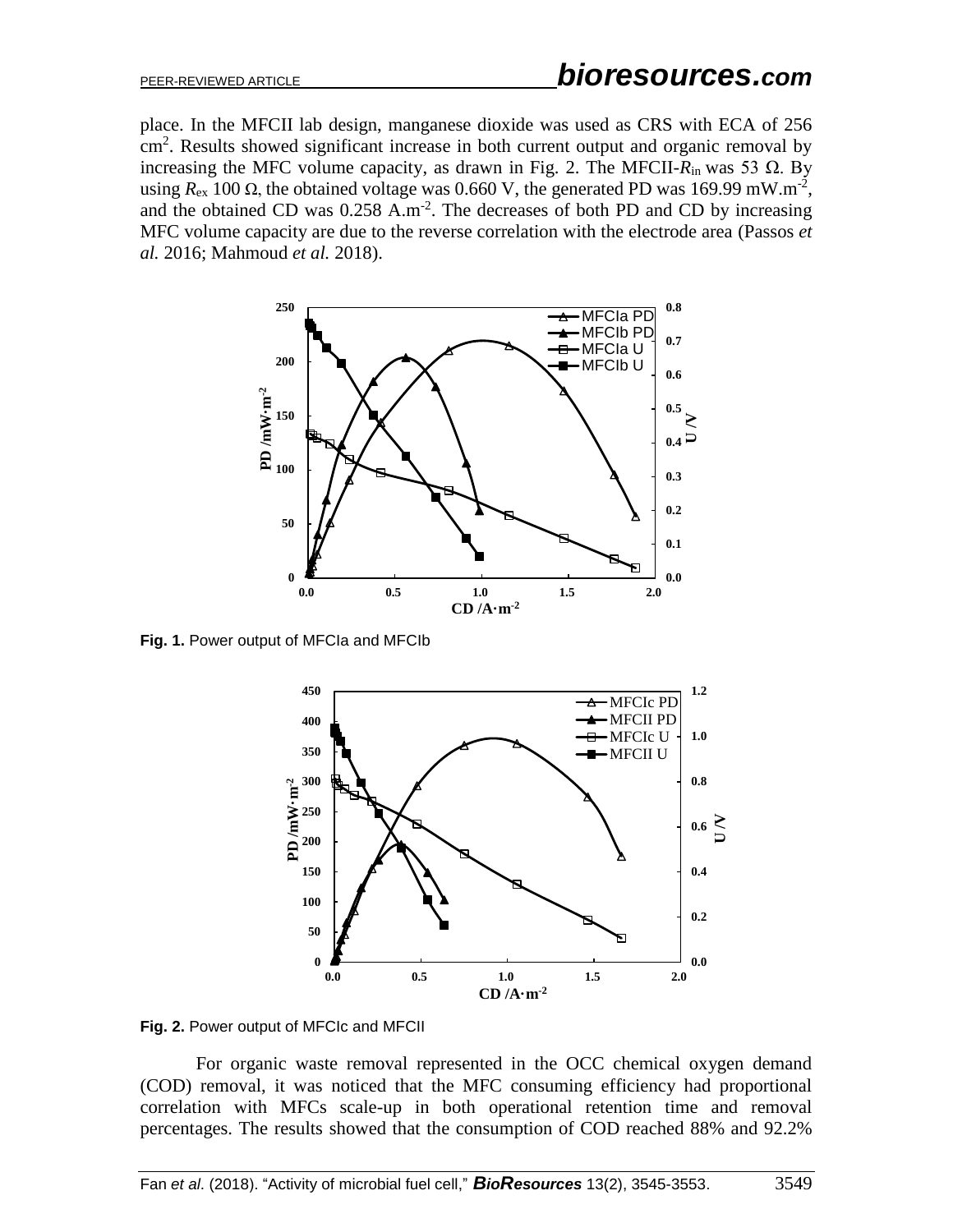after 8 d of operating MFCIc and MFCII, respectively, as shown in Fig. 3.

The rate of anaerobic granulation was expressed by the rate of biological growth in relation with the organic ratio (F/M) and formation of MLSS (Guo *et al.* 2017). The initial F/M ratio [COD/SS] for both MFCIc and MFCII was 1.2. The MFCII exhibited higher growth rate or sludge loading rate in the mixed liquor suspended solids (MLSS) in a shorter time of operation than MFCIc, as shown in Fig. 4. The F/M ratio highly decreased in case of MFCII with an effective start-up than MFCIc at the same time of operation, and this could be explained by extra competition between the anaerobic microbes and organic COD in case of MFCII.

The limitation of the F/M ratio along with retention time of operation for both MFCs, indicated that the OCC effluent had limited biodegradability, as the BOD/COD ratios that were in range from 0.25 to 0.43 (Durgesh and Akshay 2013; Yazdi *et al.* 2015).



**Fig. 3.** Voltage output and COD removal of both MFCIc and MFCII



**Fig. 4.** F/M ratio and MLSS of both MFCIc and MFCII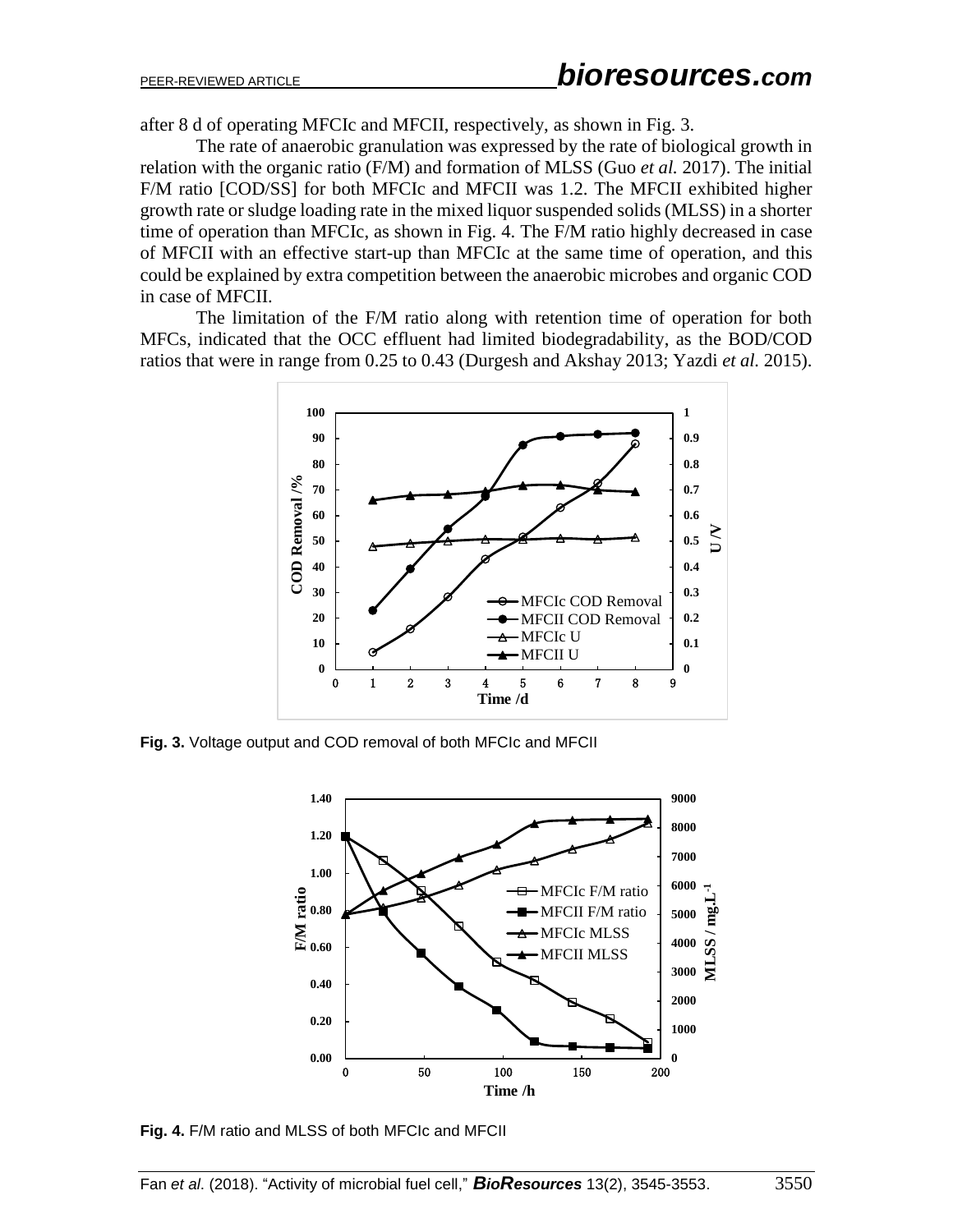The connections between four MFCIcs on the current production were studied in both series and parallel connections as shown in Fig. 5. In the series connection, the obtained voltage increased from 0.815 V to 3.14 V and the PD increased from 378 to 1461 for single and four connections of MFCIcs, respectively. In the parallel connections, there was no noticeable increase in the obtained voltages, while the PD increased from 378 mW.m<sup>-2</sup> to 1355 mW.m<sup>-2</sup> for both single and four connections of MFCIcs, respectively (Passos *et al.* 2016; Mahmoud *et al.* 2018).



**Fig. 5.** The power output for both single and connections of four MFCIcs in series and parallel states

# **CONCLUSIONS**

- 1. This study focused on microbial fuel cell (MFC) innovation and development using old corrugated container (OCC) effluent as bio-resources for sustainable energy production along with effective organic removal performance.
- 2. For high MFC performance, lower internal resistance (MFC-*R*in) should be achieved through increasing the electrode areas, using manganese dioxide as the cathodic redox solution (CRS), increasing the MFC volume capacity.
- 3. For high power generation, multiple MFCs connections should be connected either in series or in parallel states.
- 4. The decrease of MFC-*R*in that results in accelerating the start-up time, which decreases the power losses and is better for power production.

### **ACKNOWLEDGMENTS**

This project was funded by the China Science and Technology Exchange Center (Grant No. 2016YFE0114700).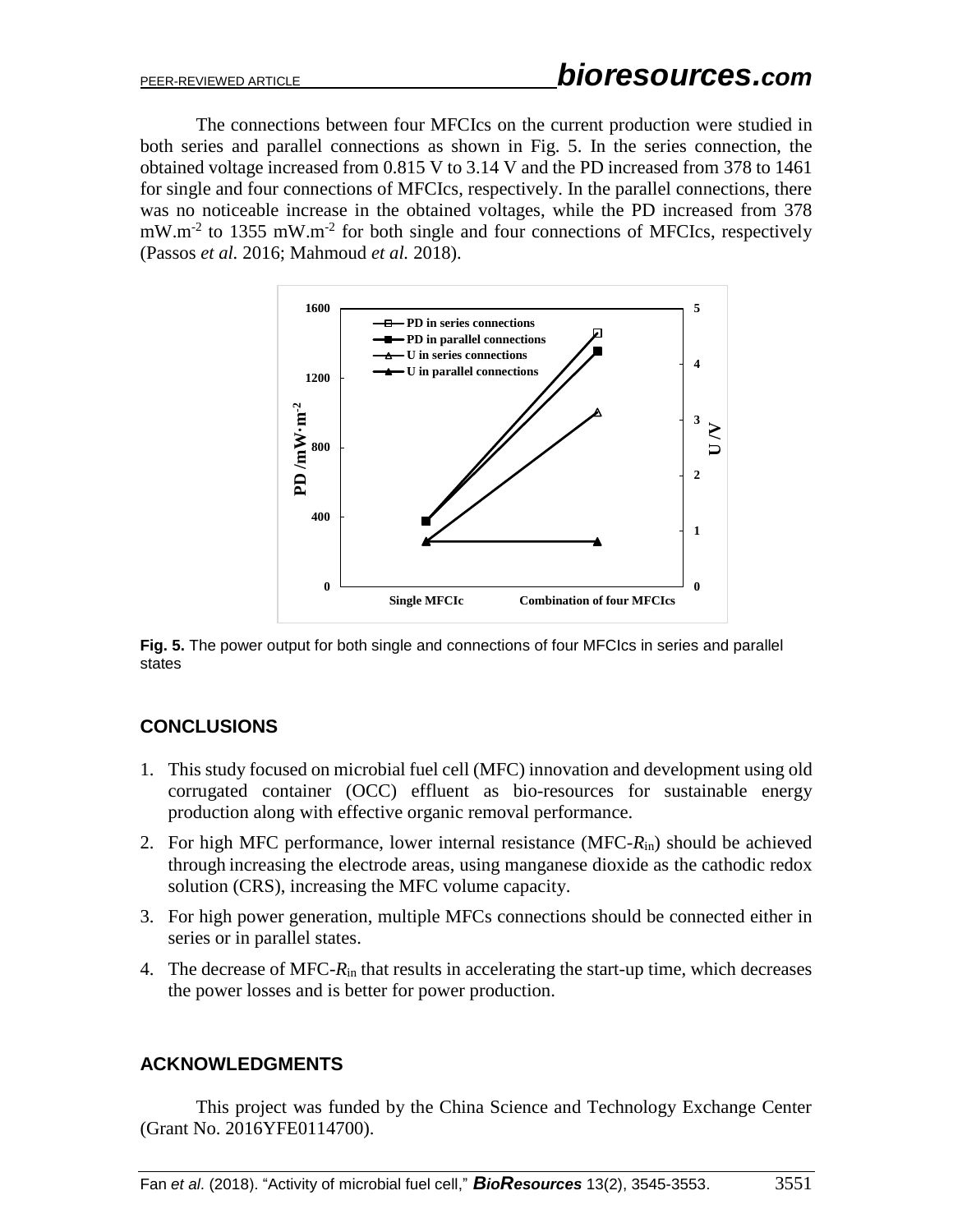## **REFERENCES CITED**

- Ahmad, F., Atiyeh, M. N., Pereira, B., and Stephanopoulos, G. N. (2013). "A review of cellulosic microbial fuel cells: Performance and challenges," *Biomass and Bioenergy* 56, 179-188. DOI: [10.1016/j.biombioe.2013.04.006.](https://doi.org/10.1016/j.biombioe.2013.04.006)
- American Public Health Association (APHA) (2005). "Standard methods for the examination of water and wastewater," American Public Health Association, American Water Works Association, and Water Environment Federation, Washington, DC.
- Ai, T., Dong, X., Jiang, Z., Ai, D., and Wang, X. (2003). "The direct production of calcium carbonate black liquor alkali recovery in new technology," *Paper and Paper* (4), 59-60.
- [Bal, A. S.](https://www.ncbi.nlm.nih.gov/pubmed/?term=Bal%20AS%5BAuthor%5D&cauthor=true&cauthor_uid=12397675), and [Dhagat, N. N.](https://www.ncbi.nlm.nih.gov/pubmed/?term=Dhagat%20NN%5BAuthor%5D&cauthor=true&cauthor_uid=12397675) (2001). "Upflow anaerobic sludge blanket reactor--a review," *[Indian J Environ Health](https://www.ncbi.nlm.nih.gov/pubmed/12397675)* 43(2), 1-82.
- Chen, J., Tang, H., Zhang, G., and Dong, J. (2002). "Of black liquor resource utilization," *Journal of Northwest Institute of Light Industry* 20(6), 78-80.
- Durgesh, S. S., and Akshay, K. (2013). "Electricity generation in microbial fuel cell by the decomposition of organic slurry using *E. coli*," *VSRD International Journal of Technical and Non-Technical Research* 4(11), 245- 250.
- Du, Z., and He, L. (2002). "In addition to wheat straw black liquor alkali recovery silicon studied," *Gansu Environmental Research and Monitoring* 15(3), 153-155.
- Guo, J., and Wang, J. (2003). "Slag composite coagulant treatment of black liquor," *Industrial Water Treatment* 23(11), 50-52.
- Guo, N., Zhang, J., Xie, H., Tan, L., Luo, J., Tao, Z., and Wang, S. (2017). "Effects of the food-to-microorganism (F/M) ratio on  $N_2O$  emissions in aerobic granular sludge sequencing batch airlift reactors," *Water* 9(7), 477. [DOI: 10.3390/w9070477.](https://doi.org/10.3390/w9070477)
- Han, B. (2003). "Hydrolysis- Aerobic process pulp gray water," *Pollution Control Technology* 16(4), 97-98.
- Jian, J., and Wang, J. (2002). "SBR coagulation and sedimentation treatment pulp gray water," *Engineering Design and Research* 4, 14-16.
- Li, H., and Li, X. (2001). "Immobilized microbial treatment of paper mill bleaching effluent," *Industrial Water and Wastewater* 32 (5), 19-22.
- Li, X., Hu, B., Suib, S., Lei, Y., and Li, B. (2010). "Manganese dioxide as a new cathode catalyst in microbial fuel cells (MFC)," *Journal of Power Sources* 195(9), 2586-2591. DOI: [10.1016/j.jpowsour.2009.10.084.](https://doi.org/10.1016/j.jpowsour.2009.10.084)
- Liu, Q., Liu, W., Zhang, C., Li, J., Tian, J., Zhan, H., and He, B. (2002). "Application of PEO/PFR dual flocculation system to handle paper-making white water," *Heilongjiang Paper* 30(2), 23-24.
- Logan, B. E. (2004). "Peer Reviewed: Extracting hydrogen electricity from renewable resources," *Environmental Science and Technology* 38(9), 160A-167A. DOI: [10.1021/es040468s.](https://doi.org/10.1021/es040468s)
- Lu, X., Ma, Y., Wang, R., and Shi, G. (2000). "Flocculation study on white water," *Industrial Water Treatment* 20(5), 33-35.
- Mahmoud, M. S., Wen, B., Su, Z., Fan, S., and Zhang, Y. (2018). "Parameters Influencing Power Generation in Eco-friendly Microbial Fuel Cells*," Paper and Biomaterials (PBM)* 3(1), 10-16.
- Passos, V. F., Aquino, N. S., Andrade, A. R., and Reginatto, V. (2016). "Energy generation in a microbial fuel cell using anaerobic sludge from a wastewater